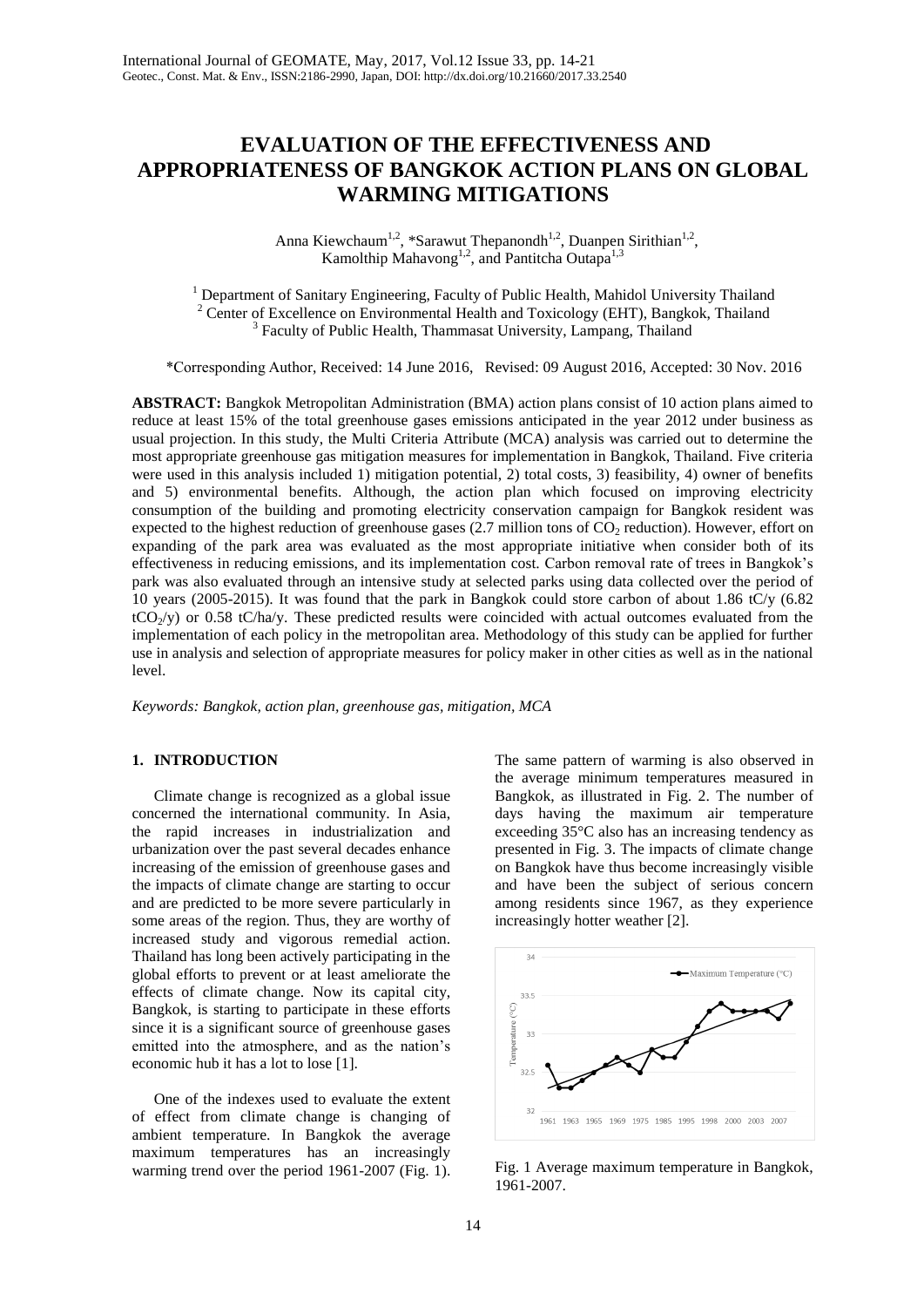

Fig. 2 Average minimum temperatures in Bangkok, 1961-2007.



Fig. 3 Number of days exceeding 35°C in Bangkok, 1961-2007.

In 2007, total greenhouse gas emission in Thailand was estimated as 61.23 million tons  $CO<sub>2</sub>e$ . It was estimated that 43 million tons  $CO<sup>2</sup>e$ (about 70%) of the country's emission was contributed from Bangkok. Although, these emissions were much greater amount than that of San Francisco (8 million tons), San Diego (13 million tons), and Toronto (24 million tons). However, they were about the same as those of London (44 million tons). The greenhouse gas emissions from Bangkok were reported to be lower than those emissions of New York City (58 million tons) and Tokyo (71 million tons) [1]. Meanwhile, results from the calculation of greenhouse gas emissions per capita reveals that the residents of Bangkok were responsible for producing 7.1 tons of  $CO<sub>2</sub>e$  per annum which is, the same level of emissions as produced by New Yorkers (7.1 tons per capita). This level was significantly higher than the annual emissions of San Diego (4.5 tons per capita), Tokyo (5.7 tons per capita) and Londoners (5.9 tons per capita) but lower than the levels produced by residents of Toronto (9.6 tons per capita) and San Francisco (11.4). Results are as summarized in Table 1.

|                | Total emission | Tons per capita |
|----------------|----------------|-----------------|
| City           | (million tons  | of $CO2e$       |
|                | of $CO2e$ )    | emissions       |
| San Diego      | 13             | 4.5             |
| Tokyo          | 71             | 5.7             |
| London         | 44             | 5.9             |
| <b>Bangkok</b> | 43             | 7.1             |
| New York       | 58             | 7.1             |
| Toronto        | 24             | 9.6             |
| San Francisco  | Ջ              | 11.4            |

Table 1 Greenhouse gas emissions of Bangkok and selected cities

Comparing greenhouse gases emission in each country determine that San Francisco was the lowest emission of countries but emission per capita was the highest. In converse, Tokyo was the highest greenhouse gas emission but it was the second rank of the lowest emission per capita from the list.

Bangkok Metropolitan Administration (BMA), being aware of the global warming crisis and the necessity to take initial action to be part of the global effort in mitigating the problem. Bangkok Action Plan on Global Warming Mitigation was designated covering the period from the year 2007- 2012. The action plan was aimed to reduce at least 15% of the total greenhouse gases (GHG) emissions by using emission amount under business as usual activities of the year 2012 as benchmarking. This action plan comprised of 5 initiatives: 1) Expand the mass transit rail system within Bangkok metropolitan area; 2) Promote the use of renewable energy; 3) Improve building electricity consumption efficiency; 4) Improve solid waste management and wastewater treatment efficiency; and 5) Expand park area. Each initiative consisted of several implementation plans to reach its goal. For the long term management, basic dimensions of sustainability consisted of environmentally, technically, economically, and socially sustainable alternatives should be reliable, adequate, and affordable [3]. Therefore, in order to select and evaluate alternatives, this work proposes the use of the multi-criteria attribute (MCA) which anticipates the three dimensions: environmental, technical, and economic needs. The purpose of this study was to analyze the appropriateness and effectiveness of each mitigation measure in order to prioritize actions under the plan for further implementation of the policy. In addition, the results from MCA analysis was compared with actual outcomes after implementing mitigation actions to validate all criteria of MCA for proposing appropriate mitigation action on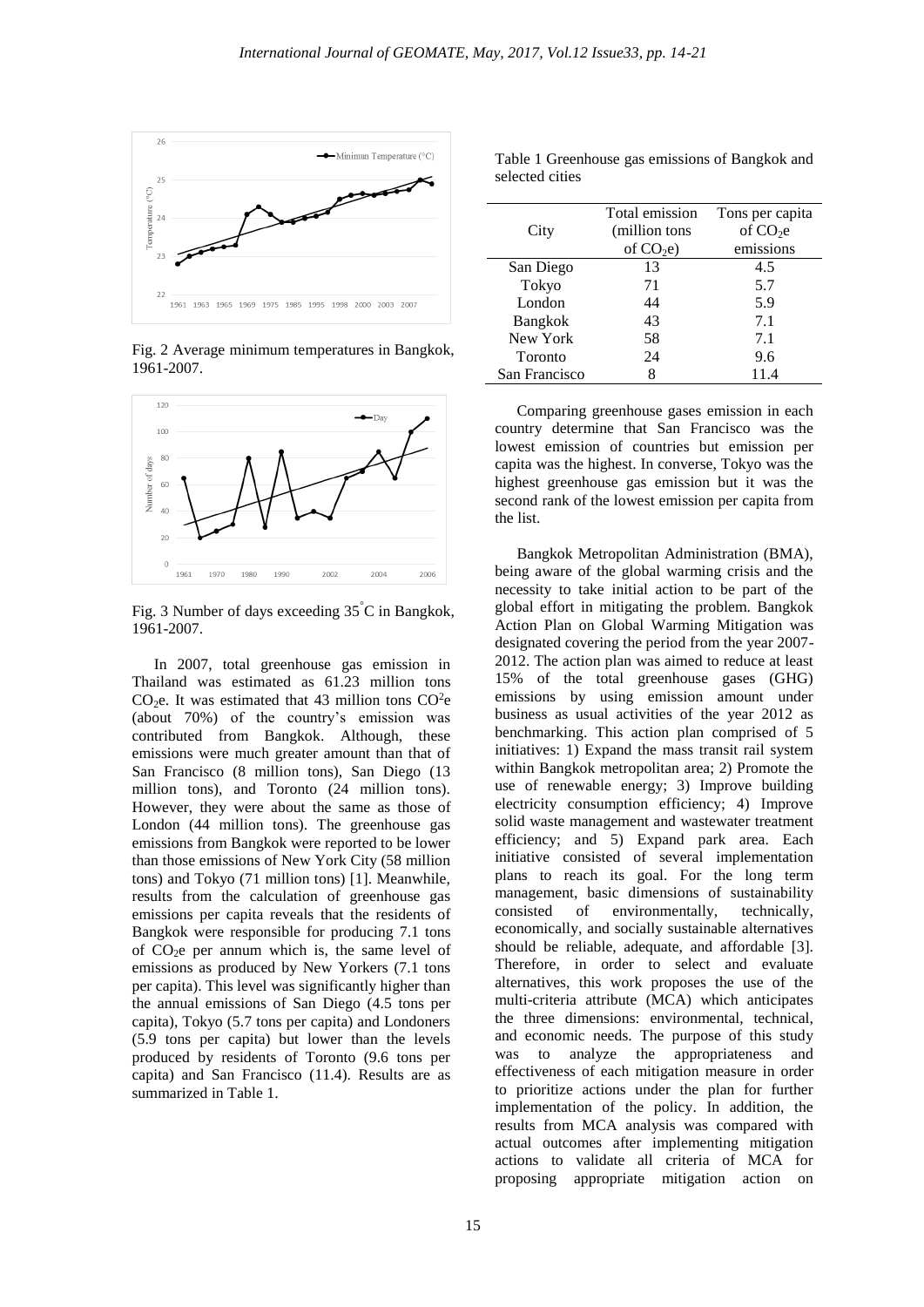greenhouse gases mitigation.

## **2. BMA ACTION PLAN**

The BMA Action Plan on Global Warming Mitigation was used to serve the Thai policy in reducing emissions of greenhouse gases in Bangkok. Five initiatives have been set under this plan. They were 1) expanding the mass transit rail system within Bangkok Metropolitan area; 2) promoting the use of renewable energy; 3) improving building electricity consumption efficiency; 4) improving solid waste management and wastewater treatment efficiency; and 5) expanding park area. In each initiative had the action plans for implementation.

1) Expanding the mass transit rail system within Bangkok Metropolitan area: the objective of this initiative was to reduce  $CO<sub>2</sub>$  Emission from Vehicle Traffic including three action plans as follow;

- Action Plan 1: Expand the mass transit rail system within the Bangkok Metropolitan area

- Action Plan 2: Improve public bus system

-Action Plan 3: Improve traffic system

2) Promoting the use of renewable energy: the objective of this initiative was to increase the proportion of biofuels usage which had one action plan as follow;

- Action Plan 1: Promote the use of biofuels

3) Improving building electricity consumption efficiency: the objective of this initiative was to reduce electricity usage in Bangkok which include two action plans as follow;

- Action Plan 1: Improve building energy consumption efficiency

- Action Plan 2: Electricity conservation campaign for Bangkok people.

4) Improving solid waste management and wastewater treatment efficiency: the objective of this initiative was to increase efficiencies in solid waste management and wastewater treatment which had two action plans as follow

- Action Plan 1: Increase efficiency in solid waste management

- Action Plan 2: Increase efficiency in wastewater treatment

5) Expanding park area: the objective of this initiative was to increase the number of trees for  $CO<sub>2</sub>$  absorption which include two action plans as follow;

- Action Plan 1: Plant trees in the Bangkok Metropolitan area

- Action Plan 2: Plant trees in the neighboring province areas.

## **3. MULTI-CRITERIA ATTRIBUTE (MCA)**

Multi-criteria attribute (MCA) is generally understood as an assessment method that does not try to monetize everything, but to supply an unrefined view on the many different dimensions of the multiple effects of a certain policy or project or investment options. Nevertheless, the MCA can integrate monetary values like investment costs as one of the many dimensions it takes into account. In addition, it is a tool to calculate overall scores and rankings based on the scores given for each criterion for each individual option. Key elements of the MCA are the performance matrix, the weighting and the ranking process. Normally, the scoring of each criterion is from zero (worst) to five (best). And, each criterion weighted across all criteria are 100 [4]. In order to compare alternative options scoring on different criteria scales in different directions (trade-offs), it is necessary to put weights representing the relative importance associated with the respective criteria on the scoring results. Then, the MCA shows the effects of baseline developments and management scenarios on the multiple dimensions of the ecological, economic and social systems. The advantages of MCA, it has ability to deal with complex and unstructured decision problems in the sphere of environmental and natural resources managements, which involve a number of conflicting ecological, environmental, societal and economic objectives, multiple interests groups and different languages of valuation [5]. MCA methods have been used to prioritize urgent and immediate adaptation options during the formulation of National Adaptation Programs of Action (NAPAs) that Least Developed Countries (LDCs) developed under the United Nations Framework Convention on Climate Change (UNFCCC) [6]. Moreover, the use of MCA in the context of agricultural organic food production is sparse, and the relatively few studies that have been published are quite wide-ranging – from 'narrow' applications focusing on specific products [7] and it also used for the identification of spatial land-use conflicts in the Bucharest Metropolitan Area [8]. In addition, MCA is a popular tool in Dutch environmental impact assessment [9]. It also can be used for selecting an optimal configuration for an Air Quality Model as well [10].

For each dimension, the criteria was set taking into consideration impact of implementing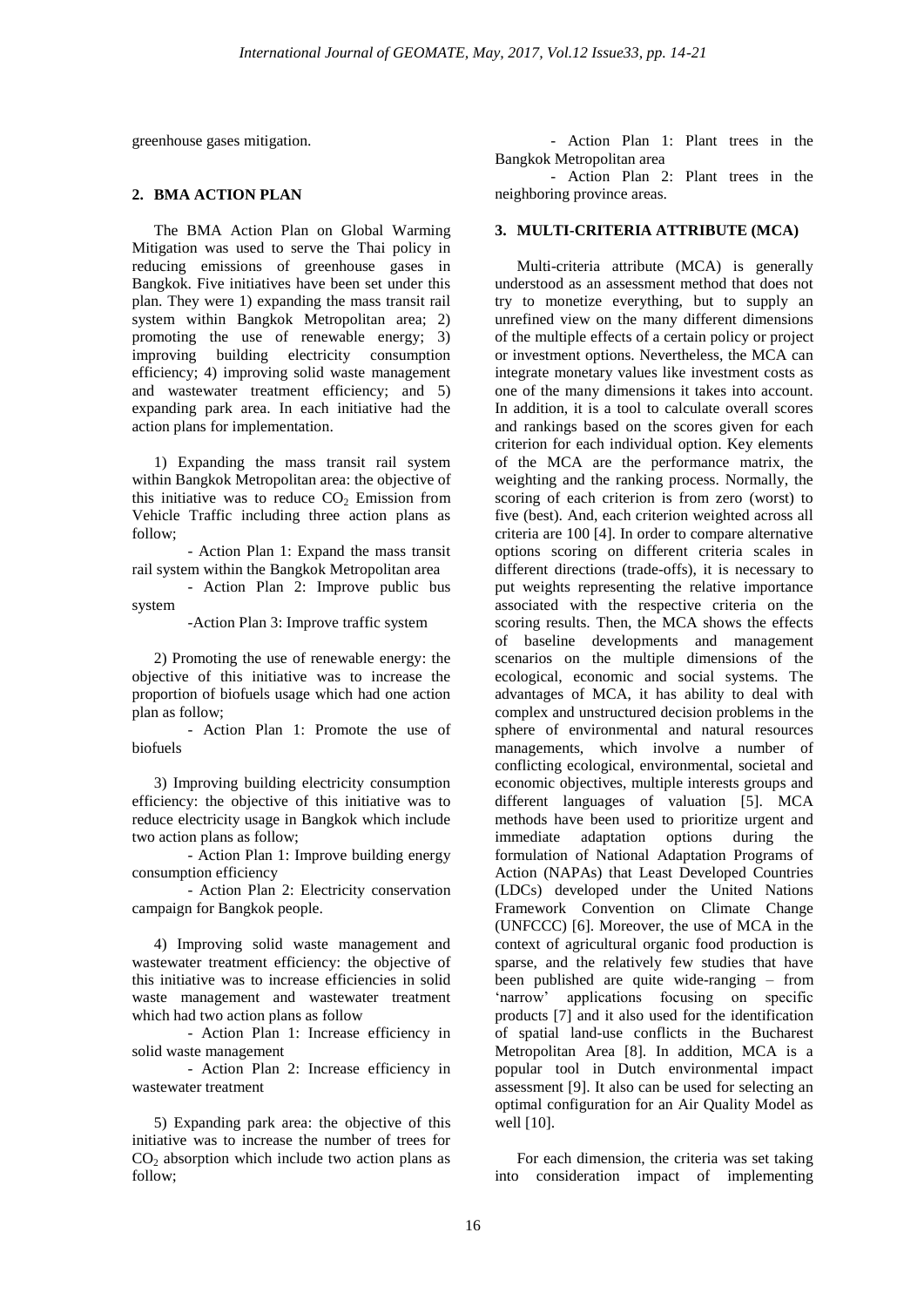activities under each action plan which can be explained as follows:

– The environmental aspect: The amount of greenhouse gas reduction is used to evaluate the extent of environmental benefit in implementing each activity. Reduction of greenhouse gas is expressed as  $CO<sub>2</sub>e/5$  years. The environmental benefit also determines by considering whether the project can provide other beneficial beside reduction of greenhouse gases. Examples of these in-direct benefits include potential in reducing water pollution, waste minimization, local air and noise pollution control, etc.

– Economic and social systems: The criteria used to evaluate this aspect included the operation and implementation cost as well as the possessor of benefit occurred from each activity. For example, the energy saving policy will give direct benefit to the implementing agency while forest plantation will provide the benefit to the public, etc.

– Technical and operational feasibility: This item is analyzed by considering the involving of technology involved in implementing measures under each action plan. The complicated technology will require much technical and operational knowledge and efforts. Therefore, higher score is given to the activities which can be implemented base on local or simple technology.

# **4. CRITERIA**

# **4.1 Criteria Identification**

To evaluate achievement of the appropriate action plan to mitigate greenhouse gases emissions in Bangkok, five criteria were set with five indicator each. The criteria include

- 1) Mitigation potential: to determine the potential of each initiative could reduce greenhouse gases consisting of 5 indicators ranging from zero to more than 4 million tons  $CO<sub>2</sub>e$ .
- 2) Total costs: to analyze how expensive of each initiative in order to implementing the projects which ranging from zero to more than 8,000 Million Baht.
- 3) Feasibility of the projects: including both technical and operational feasibility which ranged from not good (not feasible) to very good (feasible).
- 4) Benefits owner: to make sure that the appropriate initiative provided their benefits to the public.
- 5) Environmental benefits: the main issues of urban areas were identified including air pollution, water pollution, noise pollution,

solid waste, and visualization. To identify the potential of the initiatives to solve these issues, the score of this criteria will be upon the number of potential that it could fulfil.

# **4.2 Criteria weighting**

Two major criteria are mitigation potential and implementation cost. Weighting of these two criteria are 30% each. Meanwhile, environmental benefits is a sensitive criterion which weighted 20%. And, the others criteria were feasibility (both in technical and operational feasibility) and the owner of benefits. Weighting of these criteria were 10% each. Indicators of each criterion were set for appropriated rating system. Summarized of criteria, indicators and score weighting are presented in Table 2.

# **5. RESULTS AND DISCUSSION**

Results from MCA evaluation indicated that the most effective initiative was the  $3<sup>rd</sup>$  initiative which was improving building electricity consumption efficiency. Given the increasing scientific understanding of the threat of global climate change and the decline of oil production to meet the demand, many countries are now finding ways to make energy consumption efficient and reduce greenhouse gas emissions [11]. This initiative focused on management of energy consumption by improving energy efficiency and promoting electricity conservation campaign in Bangkok. It could mitigate greenhouse gases in the middle level but it was feasible, less investment cost and good for community and environment. Under the energy efficiency program, there are some countries in Asia proposing the mitigation action under Nationally Appropriate Mitigation Actions (NAMA). For instance, China expressed the intension submitted to the UNFCCC to increase the share of non-fossil fuels in primary consumption to around 15% by 2020. Meanwhile, Indonesia proposed to reduce emission 26% by 2020 which would reduce deforestation rate and promote energy efficiency. And, Singapore would begin implementing the mitigation and energy efficiency measures announced under the sustainable Singapore blueprint [12]. As well as, Thailand would reduce emission 7% by 2020 and 20% by 2030 particularly in energy sector.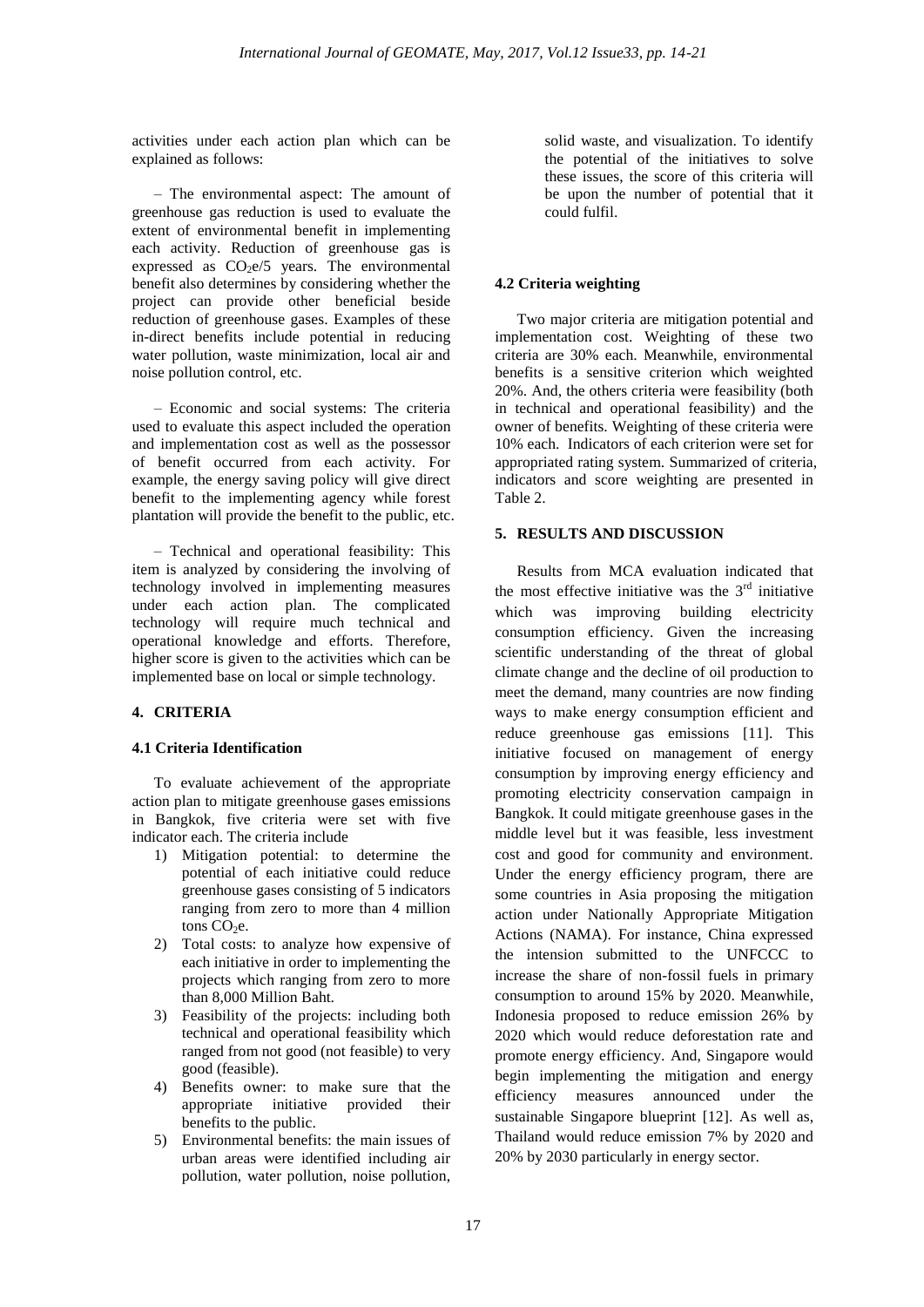The second rank of initiatives was the expanding park area, the  $5<sup>th</sup>$  initiative, which includes planting trees in Bangkok Metropolitan area and the neighboring provinces around Bangkok. Even though, the potential of greenhouse gases mitigation was low but the other benefits were high, such as community benefits, environmental benefits, feasible implementation, and lower implementing cost. Moreover, urban trees also influence air temperatures, use of energy in the building energy, and consequently alter carbon emissions from numerous urban sources (e.g., power plants) [13]. Numerous benefits of urban forests studied in China indicated that urban forests are integral components of urban ecosystems, which could generate significant ecosystem services, such as offsetting carbon emission, removing air pollutants, regulating the

microclimate, and recreation [14]. The last three initiatives were expanding mass transit and improving traffic system (the  $1<sup>st</sup>$  initiative), promoting the use of renewable energy (the  $2<sup>nd</sup>$ initiative), and improving solid waste management and wastewater treatment efficiency (the  $4<sup>th</sup>$ initiative), respectively. Total score of each criterion ranking from the lowest to the highest were 66, 61, 57.3, 52, and 48 in improving building electricity consumption efficiency, expanding park area, expanding the mass transit rail system within Bangkok Metropolitan area, promoting the use of renewable energy, and improving solid waste management and wastewater treatment efficiency, respectively (Table 3).

|  |  | Table 2 Criteria, indicators and score of criteria for BMA action plan |  |  |  |  |  |  |  |  |
|--|--|------------------------------------------------------------------------|--|--|--|--|--|--|--|--|
|--|--|------------------------------------------------------------------------|--|--|--|--|--|--|--|--|

| Criteria                            | Indicators                      | Score |
|-------------------------------------|---------------------------------|-------|
| Mitigation Potential                | 0-1 million tons $CO2e$         |       |
|                                     | 1-2million tons $CO2e$          | 2     |
|                                     | 2-3 million tons $CO2e$         | 3     |
|                                     | 3-4 million tons $CO2e$         | 4     |
|                                     | More than 4 million tons $CO2e$ | 5     |
| Total Costs <sup>1</sup>            | 0-2,000 Million Baht            |       |
|                                     | 2,001-4,000Million Baht         |       |
|                                     | 4,001-6,000Million Baht         | 3     |
|                                     | 6,001-8,000Million Baht         | 4     |
|                                     | More than 8,000 Million Baht    | 5     |
| Feasibility                         | Not Good                        |       |
|                                     | <b>Bad</b>                      |       |
|                                     | Fair                            | 3     |
|                                     | Good                            |       |
|                                     | Very Good                       | 5     |
| Owner of Benefits                   | To implementing authority       |       |
|                                     | To public                       | 5     |
| Environmental Benefits <sup>2</sup> | having1 potential benefit       |       |
|                                     | having 2 potential benefits     |       |
|                                     | having 3 potential benefits     | 3     |
|                                     | having 4 potential benefits     | 4     |
|                                     | having 5 potential benefit      | 5     |

Note: <sup>1</sup> ref. [15], [16], [17], [18], [19], [20], [21]

<sup>2</sup> selected from 1) Potential for reducing air pollution, 2) Potential for reducing water pollution, 3) Potential for reducing noise pollution, 4) Potential for reducing solid waste, and 5) Potential for increasing visualization

The result was compared with an analyzing of each measure conducted by BMA [22]. Results of mitigation measures of BMA action plan in 2007- 2012 indicated that the most effective action was the improvement of building electricity consumption efficient. It could achieve reduction target which reduce emission 2.70 million tons  $CO<sub>2</sub>$ . Likewise, the result of MCA analysis, energy efficiency in the building was the most appropriate measure to implement. Subsequently, expanding

park area was another appropriate mitigation measure both from MCA and BMA results which could remove GHG 1.69 million tons  $CO<sub>2</sub>$ . The other three initiatives were expanding mass transit and improving traffic system, promoting use of renewable energy, and improving solid waste management and wastewater treatment efficiency which reduced GHG 1.01, 0.88, and 0.70 million tons  $CO<sub>2</sub>$ , respectively. Table 4 shows the result of BMA and MCA analysis.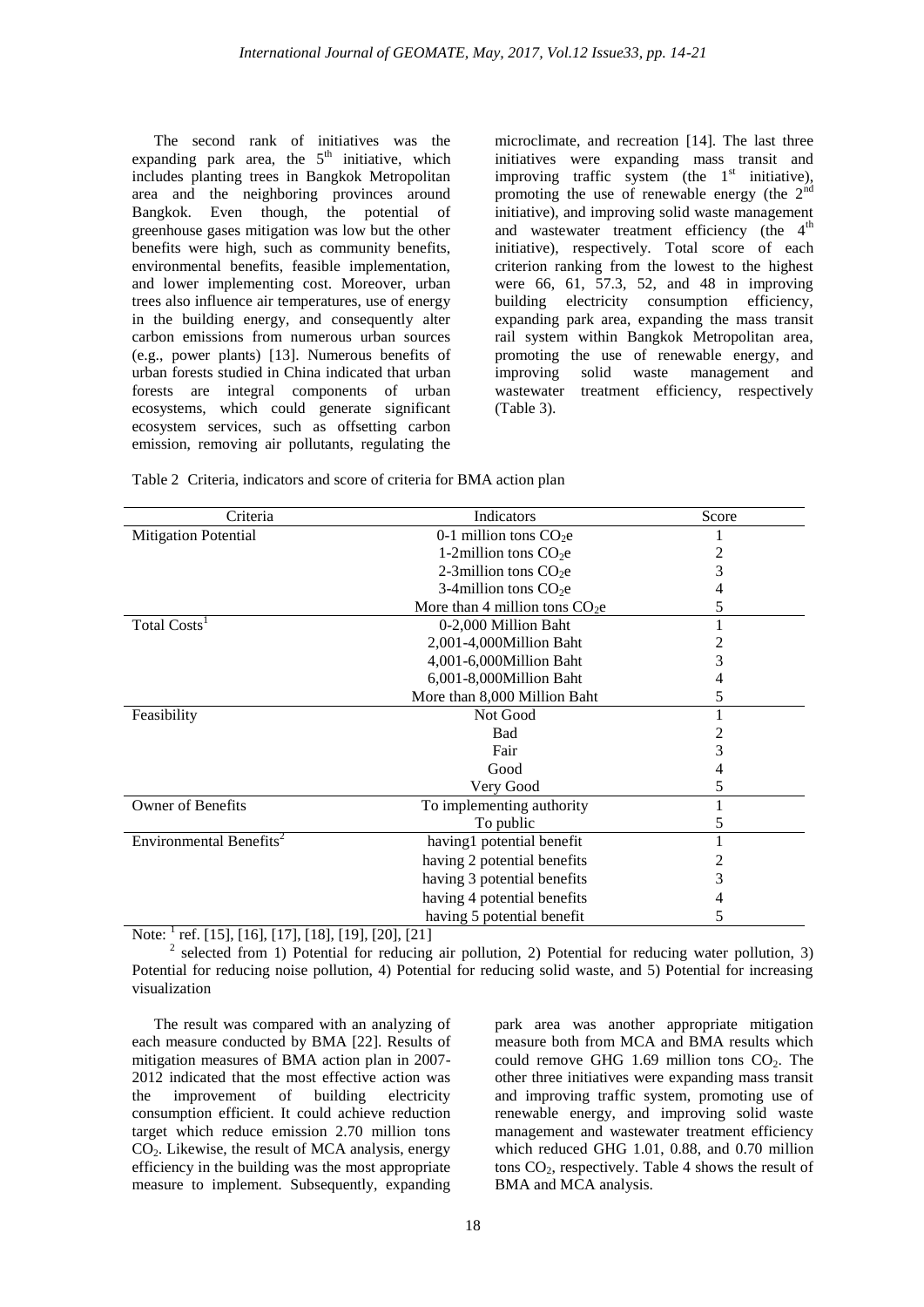Meanwhile, mitigation of each action was higher than their targets, which had been set up when proposed the action plan, except the  $1<sup>st</sup>$ initiative. Even if it had the potential to reduce

emission, it was still costly nor minor contributed to the environment benefits. Besides, it was inadequate opportunity to develop as well.

Table 3 Scoring of each initiative for GHG reduction mitigation in BMA and other benefit

|                               | Criteria weight | Initiative |           |                 |    |    |
|-------------------------------|-----------------|------------|-----------|-----------------|----|----|
| Criteria                      |                 | ı th       | $\sim$ nd | 3 <sup>rd</sup> |    |    |
| <b>Mitigation Potential</b>   | 30              | 30         |           | 18              |    |    |
| <b>Total Costs</b>            | 30              | h          | 30        | 24              | 18 | 24 |
| Feasibility                   | 10              | h          | 10        | 10              |    |    |
| Owner of Benefits             | 10              | 10         |           | h               |    |    |
| <b>Environmental Benefits</b> | 20              | 5.3        |           |                 | 14 |    |
| Total                         | 100             | 57.3       | 52        | 66              | 48 | 61 |
| Ranking                       |                 |            |           |                 |    |    |

Table 4 Result of greenhouse gas emission reduction after implementing BMA action plan and prioritize action using MCA analysis

| Initiative      |                          | MCA               |         |         |
|-----------------|--------------------------|-------------------|---------|---------|
|                 | $CO2$ emission reduction | Compare to target | Ranking | Ranking |
| 1 st            | 1.01                     | under             |         |         |
| $\gamma$ nd     | 0.88                     | over              |         |         |
| $2^{\text{rd}}$ | 2.70                     | over              |         |         |
| $4^{\text{th}}$ | 0.70                     | over              |         |         |
| $\tau$ th       | 1.69                     | over              |         |         |

Note: the  $1^{\text{st}}$  Initiative: expanding the mass transit rail system within Bangkok Metropolitan area; the  $2^{\text{nd}}$ Initiative: promoting the use of renewable energy; the  $3<sup>rd</sup>$  Initiative: improving building electricity consumption efficiency; the 4<sup>th</sup> Initiative: improving solid waste management and wastewater treatment efficiency; and the  $5<sup>th</sup>$  Initiative 5 expanding park area.

## **6. CARBON SEQUESTRATION OF URBAN PARK**

From the MCA result, expanding urban park area was the second rank of all initiatives which had less investment cost and a lot of benefits for people and environments. Therefore we further study on carbon sequestration on urban park in order to elucidate its benefit in carbon sequestration. To serve this objective, relevant data used for calculation of carbon sequestration rate were collected over the period of 10 years (2005- 2015) at the Santipab Park located in the central of Bangkok. In 2015, there were 46 tree species with the total number of 330 trees or about 101 trees per hectare. Back in 2005, there were 45 species with total number of 357 trees or about 111 trees per hectare. The total carbon storage of trees in this park were 26.71 tC (97.94 tCO<sub>2</sub>) and 45.32 tC  $(159.57 \text{ tCO}_2)$  in 2005 and 2015, respectively (Table 5).

In a decade, trees in Santipab Park could store carbon of about 18.61 tC (61.63 tCO<sub>2</sub>). Therefore, the sequestration rate of trees in this urban park was estimated as 1.86 tC/y (6.82 tCO<sub>2</sub>/y) or 0.58 tC/ha/y. It should be note that the amount of

carbon storage and sequestration are depend on an area of estimation. Larger areas could result to higher amount of carbon storage and sequestration. Furthermore, the potential of carbon sequestration were also depend on density of trees in the areas as well. Low carbon sequestration rate of urban park in this study could be resulted from low density of trees planted in the park as compared with other studies.

Table 5 Data of trees planted in 2005 and 2015 in Santiphap Park, Bangkok

| Data                 | 2005                   | 2015                    |  |
|----------------------|------------------------|-------------------------|--|
| Numbers of           | 357 trees              | 330 trees               |  |
| trees                |                        |                         |  |
| <b>Numbers</b><br>of | 45 species             | 46 species              |  |
| species              |                        |                         |  |
| Density              | 111 trees/ha           | 101 trees/ha            |  |
| The                  | Lagerstroemia          | Lagerstroemia           |  |
| dominant             | floribunda             | floribunda              |  |
| tree species         | Jack                   | Jack                    |  |
| Total carbon         | $26.71 \text{ tC}$     | 45.32 $tC$              |  |
| storage              | 97.94 tCO <sub>2</sub> | 159.57 tCO <sub>2</sub> |  |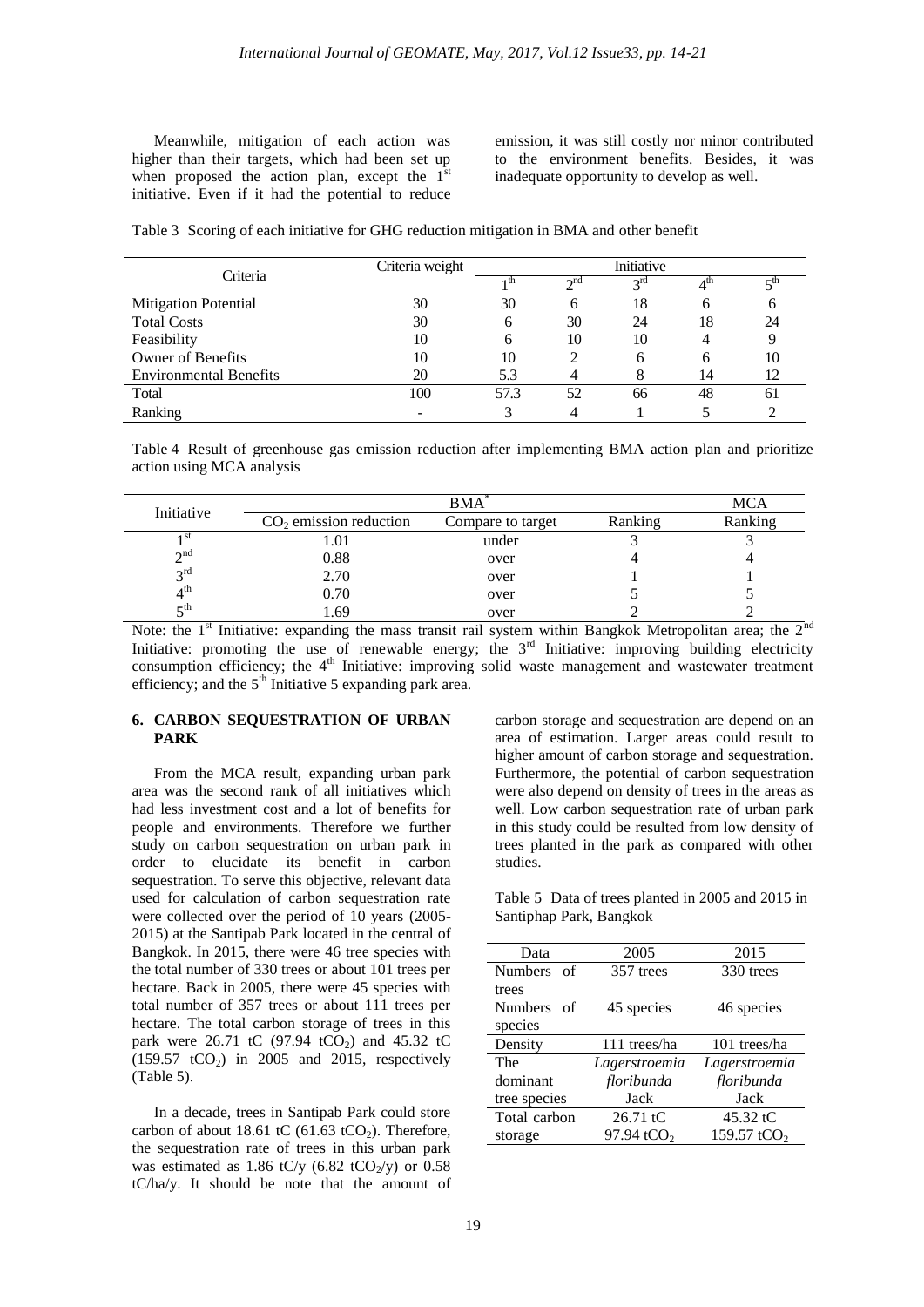This value is similar with tree's sequestration rate in Barcelona, Spain reported as 0.54 tC/ha/y [23]. A study in 28 cities in the U.S. reported that carbon sequestration rate were in the range between 0.81-4.01 tC/ha/y [24]. These values were even much higher in the Chinese's studies which estimated in Hangzhou as about 1.66 tC/ha/y [25]. In Beijing, the tree's sequestration rate was calculated as about 2.31 tC/ha/y [26]. Comparisons of carbon sequestration rate from each urban park is as showed in Fig. 4. Annual sequestration rate of a single tree in this study was estimated about  $20.98 \text{ kgCO}_2$ . This value was similar with value of previous reported which was about  $21.77 \text{ kgCO}_2$ annually [27].



Fig. 4 Comparison of carbon sequestration in study area and previous research

Moreover, urban parks are not just established for the improving of environmental pollution but also for the aesthetic perspective. Number of tree planted in the park might effect to the potential of carbon storage but management of an area within urban park also require space to serve for outdoor activity. The key factors influenced to increasing of the amount of carbon storage and gross sequestrations are not only the density of tree but also increasing in the proportion of big trees with large diameters. Therefore, effort to keep and maintain large healthy trees might be an appropriate measure which can serve for both aesthetic and environmental aspects for the management of urban park.

## **7. CONCLUSIONS**

The consideration of action plan and initiatives for GHG reduction mitigation in Bangkok Metropolitan Administration (BMA) by using five criteria including mitigation potential, total costs, feasibility, community benefits and environmental benefits indicated that the appropriate action plan was the  $3<sup>rd</sup>$  initiative (Improve Building Electricity Consumption Efficiency). The example activities

are a campaign for efficient use of electrical appliance, a campaign for reduced use of airconditioning, supporting energy efficiency labeling, and proper maintenance schemes for electrical appliance, promoting the use of energy-saving appliances, and promoting the use of energysaving light bulbs. The second one was the  $5<sup>th</sup>$ initiative, expanding park areas. There was the intensive study at urban parks in Bangkok using data collected over the period of 10 years (2005- 2015). It was found that the park in Bangkok could store carbon of about 1.86 tC/y  $(6.82 \text{ tCO}_2/\text{y})$  or 0.58 tC/ha/y. The sequestration rate of urban tree in Bangkok can be increased by proper maintenance of large healthy trees existed in the parks. These data were valuable for analysis of the appropriate mitigation measures used for management of greenhouse gases in an urban environment. In contrast, promoting the use of biofuels of the  $2<sup>nd</sup>$  initiative included promoting the use of gasohol and bio-diesel was the lowest score which is less appropriate than the others. The result from actual implementation showed the same direction to the result from MCA of this study. Hence, it could imply that this methodology can be applied to preliminary assess greenhouse gases mitigation measures to reduce for policy making decision.

#### **8. ACKNOWLEDGEMENTS**

Financial support for this research was granted by Research Assistant (RA) scholarship from the Faculty of Graduate Studies, Mahidol University Academic Year 2015. And, this research work is partially supported by the China Medical Board (CMB) and Center of Excellence on Environmental Health and Toxicology (EHT), Faculty of Public Health and Faculty of Graduate, Mahidol University, Thailand.

## **9. REFERENCES**

- [1] Bangkok Metropolitan Administration, 2009 Bangkok assessment report on climate change 2009.
- [2] Thai Meteorological Department, 2008. http:www.tmd.go.th/.
- [3] Garrido-Baserba M., Reif R., Molinos-Senante M., Larrea L., Castillo A., Verdaguer M., Poch M., 2016. Application of a multicriteria decision model to select of design choices for WWTPs. Clean Technologies and Environmental Policy 18: 1097–1109.
- [4] Nowak D.J., 1993. Atmospheric carbon reduction by urban trees. Journal of Environmental Management 37 (3): 207–217.